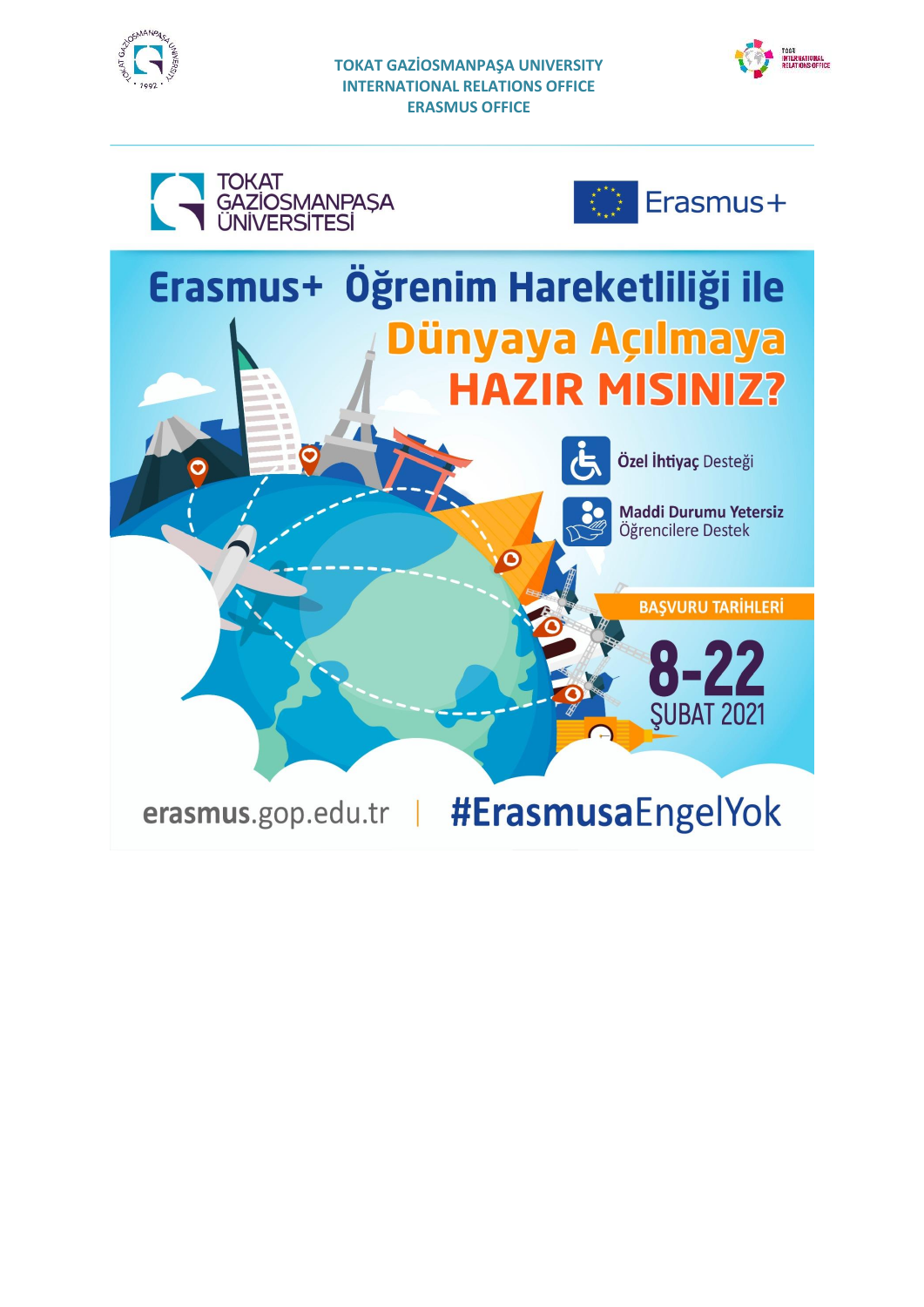



### **ERASMUS STUDENT MOBILITY**

Within the scope of the project numbered 2020-1-TR01-KA103-080549, the applications of the students who want to benefit from the Erasmus Student Mobility Program in the fall semester of the 2021-2022 academic year will be received between **08 February 2021 - 22 February 2021**.

Those who will benefit from Erasmus program for the first time among the students who will apply should pre-register to the system via the "Register & apply" tab at <https://exchangeprogram.gop.edu.tr/Account/Login.aspx?pId=2035&ReturnUrl=%2F> and then log in to the system. They must submit their applications by Monday, 22 February 2021, 23:59.

Students who previously benefited from the Erasmus program will be able to log into the system as their username and password as their Turkish ID numbers at <https://exchangeprogram.gop.edu.tr/Account/Login.aspx?pId=2035&ReturnUrl=%2F>

#### **General Rules for Application:**

In order to participate in the activity, students must first meet the following minimum requirements:

- 1. Being a full-time student registered in a higher education program in any of the formal education levels (first, second or third grade) within the body of the higher education institution,
- 2. The GPA of the first grade students should be at least 2.20 / 4.00 -58/100,
- 3. The GPA of the second and third grade students should be at least 2.50 / 4.00- 65/100,
- 4. Sufficient number of ECTS credit load for learning mobility, 60 ECTS per year,
- 5. If the student/s have benefited from higher education mobility activities during Erasmus + and Lifelong Learning (LLP) within the current education level, the total duration should not exceed 12 months with the new activity,
- 6. Turkey Scholarship international students must apply with documents indicating that they do not have a scholarship in Turkey. (according to the article No. 78 918 of Higher Education Council dated 21.11.2017,.)

\* YTB Turkey Scholarships students, if their placement is accepted by partner university, on the Presidency's approval that the scope of national or international student mobility programs, the students will continue their education at another higher education institution, given a maximum of two semesters, in separate programs. Students in this situation are required to notify the Presidency within 15 days with their acceptance documents. However, monthly scholarships of students who will continue their education in a higher education institution abroad are paid with 50% deduction.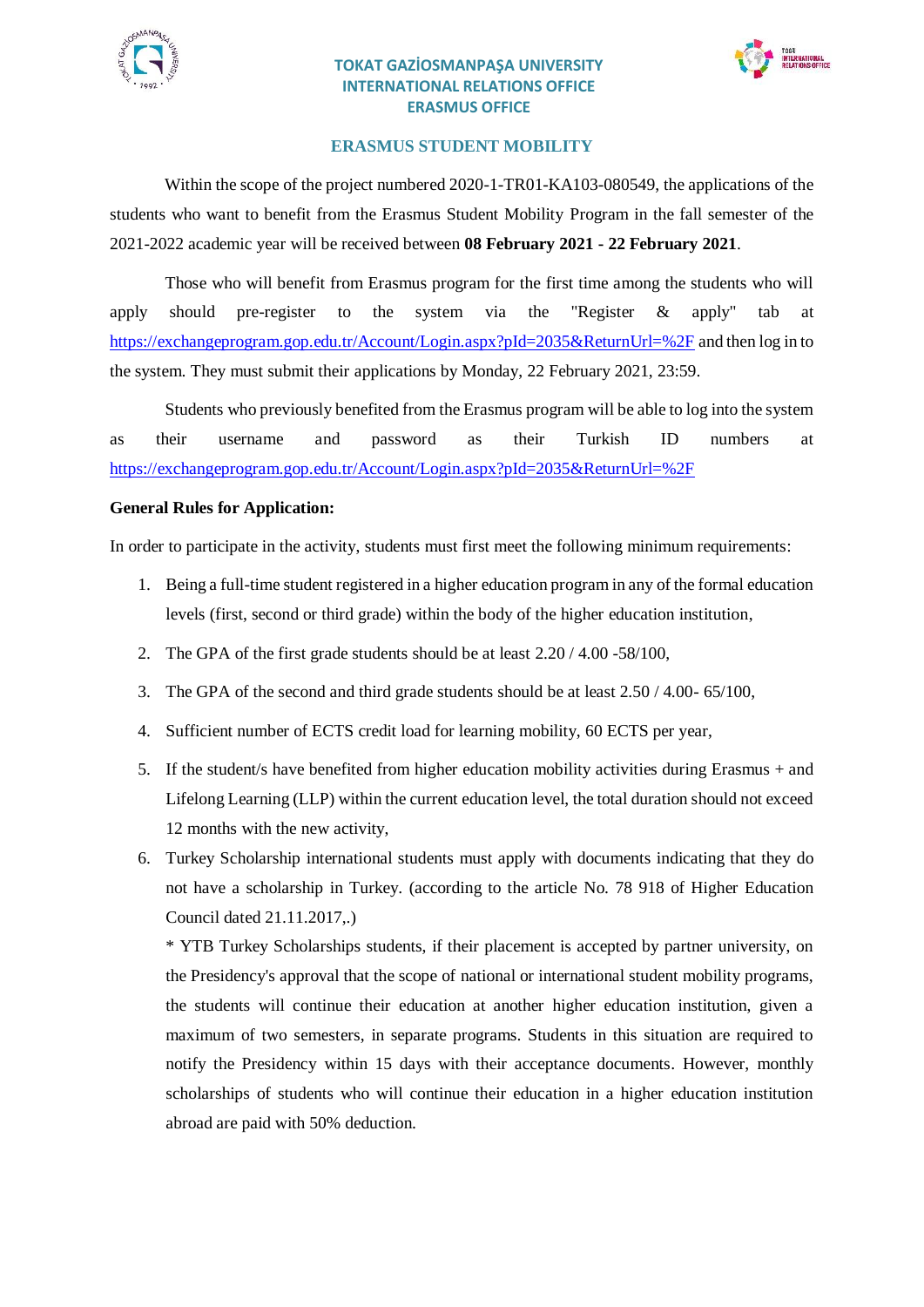



If the student within the scope of the exchange programs goes to the countries of which he / she is a citizen, the scholarship of the student is suspended for the duration of the relevant study mobility program.

(Turkey Scholarships Scholarship Procedures Directive, Section 4, Article 23 (3) of paragraph.) For further information, please consult the Coordination YTB).

**7. For the University Foreign Language Exam, it is compulsory to choose to participate in the session during the application, and those who have any language certificate (YDS, TOFEL, YÖKDİL etc.) must take the English exam to be held.**

**Online Written Exam Date: 10 March 2021 / Time: 10: 00**

**"In order to take the oral exam, a minimum score of 50 must be obtained from the written exam."**

**Those who pass the written exam will be notified of the date of the oral exam later on our website.**

8. Students who receive needy pension can receive additional fees, provided that they document it.

Additional Grant for Students with Restricted Economically Opportunities In addition to the monthly grant amounts specified in Table 2, an additional grant of  $\epsilon$  100 per month from the education mobility budget is paid to the students with limited opportunities for education. Students who are given neediness pension to their parents or to them within the scope of Article 2 of the Social Assistance and Solidarity Encouragement Law No. 3294 dated 29.05.1989 benefit from additional grant opportunities for those with limited financial means. In order to benefit from the additional grant, the student selected for mobility must apply to the Erasmus office and submit a document indicating that he has received a needy pension within the scope of the above-mentioned Law from the Provincial Directorate of Family, Labor and Social Services before signing the Grant Agreement.

- 9. Disabled Students are also given support provided that their disability is documented. (For details, please visit the link below.)
- 10. Assessment Criteria are 50% GPA and 50% English Exam. (The evaluation of the English exam is 40% written exam and 10% oral exam).

## **Erasmus Learning Mobility – Special conditions:**

The evaluation criteria and weighted scores to be used in the evaluation of Erasmus Student Mobility for 2021-2022 academic year applications are as follows: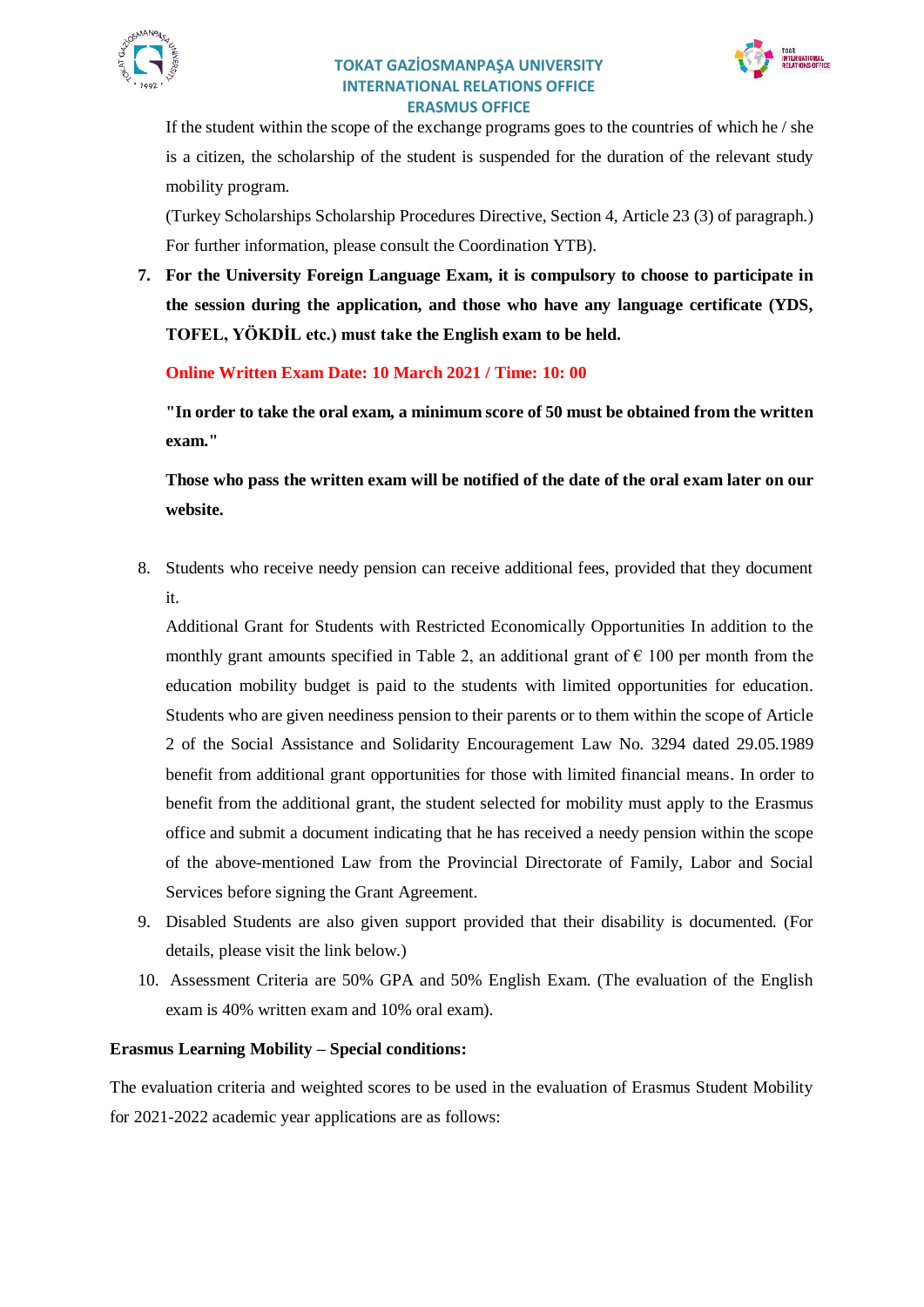



| <b>Criteria</b>                                                                                                                                                                             | <b>Points</b>              |
|---------------------------------------------------------------------------------------------------------------------------------------------------------------------------------------------|----------------------------|
| <b>Academic Success</b>                                                                                                                                                                     | %50 (Out of<br>100 points) |
| Language Level                                                                                                                                                                              | %50 (Out of<br>100 points) |
| Children of Martyrs and Veterans                                                                                                                                                            | $+15$ points               |
| <b>Disabled Students</b>                                                                                                                                                                    | $+10$ points               |
| Students who have been decided to be protected, cared for or sheltered                                                                                                                      | $+10$ points               |
| The student who previously benefited from the program                                                                                                                                       | -10 points                 |
| Participation in the program in the country of citizenship                                                                                                                                  | -10 points                 |
| Not participating in the mobility without giving a waiver notice on time although<br>selected for mobility                                                                                  | -10 points                 |
| Applying to both types of mobility at the same time (reduction applied to student's<br>preferred mobility type)                                                                             | -10 points                 |
| For students selected for mobility: Not attending the meetings / trainings organized<br>by the university on mobility without an excuse(applied if the student applies again<br>to erasmus) | -5 points                  |
| Declaring that they will take the language exam and not taking it without an excuse<br>(applied if the student applies again to erasmus)                                                    | -5 points                  |